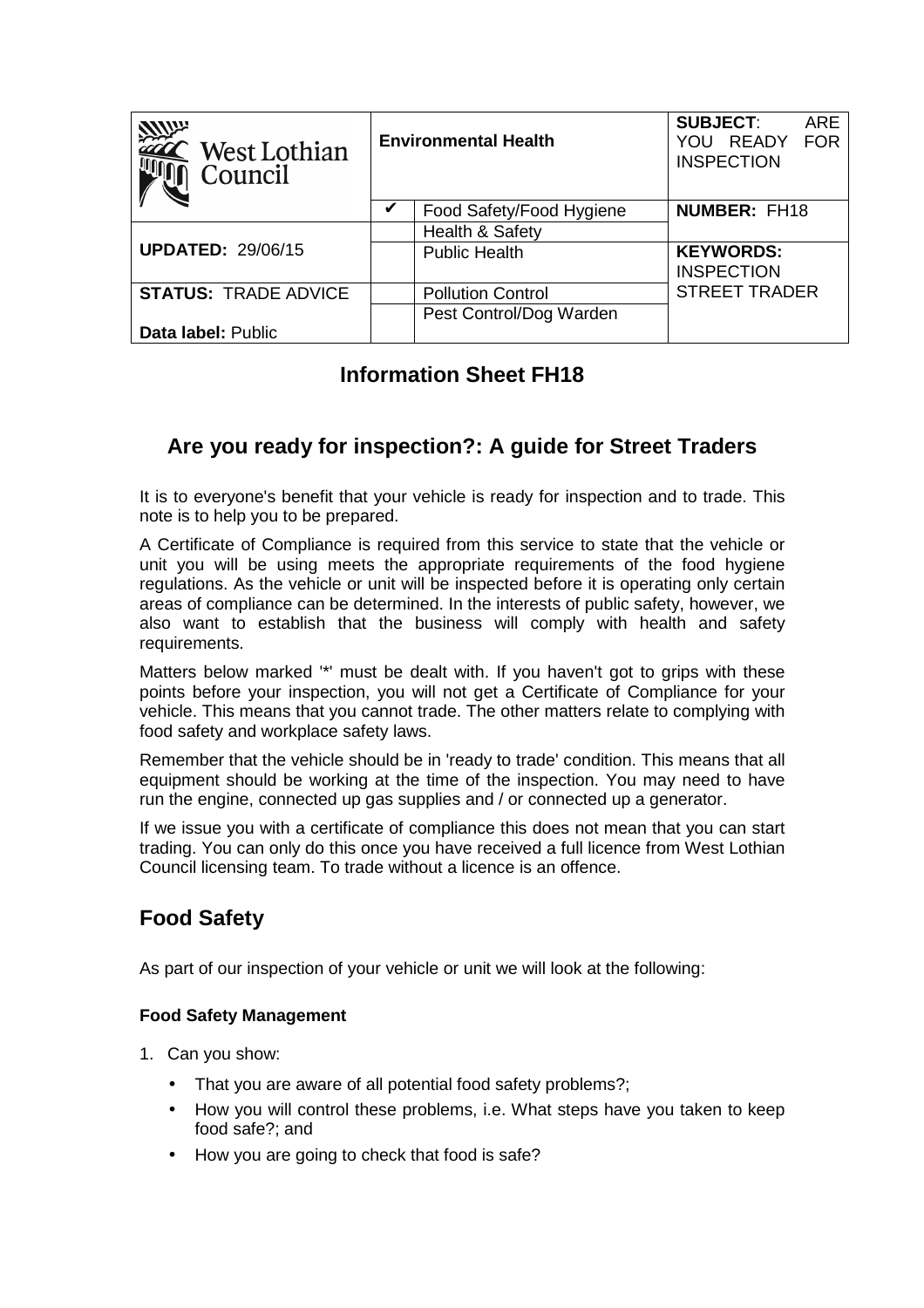• You have a probe thermometer available for checking hot and cold food temperatures?

You need to be able to do this before Environmental Health can have confidence in the safety of your operations. It is also a legal requirement.

## **Food Safety Knowledge\***

2. Knowledge of food safety and hygiene is essential to running a safe food business. If you have not had any recent food hygiene training, we would expect you to attend the Elementary Food Hygiene course.

Food hygiene training courses are available from West Lothian College in Livingston. For details of courses, contact the College on 01506 418181. Other colleges or training providers may hold similar courses.

The Royal Environmental Health Institute of Scotland will be able to provide you with details of other training centres who run Food Hygiene Courses. They can also provide details of trainers who run courses in languages other than English. Their telephone number is 0131 229 2968.

## **Structure\***

- 3. Is the vehicle:
	- Clean?
	- Easy to keep clean?
	- In good condition?
- 4. Is the layout adequate to allow safe food preparation, including good separation of raw and ready to eat foods?

## **Equipment\***

- 5. Is all equipment on the vehicle:
	- Clean?
	- Easy to keep clean?
	- In good condition?
	- Working properly? Remember that fridges will need time to get to the correct operating temperature **before** they are inspected.

## **Cleaning and Disinfection\***

- 6. Is the vehicle clean, with all food and hand contact surfaces sanitised?
- 7. Does the vehicle have at least one sink for washing equipment, which is distinct from the one used for hand washing? (Two sinks side by side are recommended for cleaning equipment, along with a drying /draining area.)
- 8. Have you got the correct cleaning materials available? These will include:
	- Bactericidal detergent meeting BS EN 1276 or BS EN 13697 and / or bactericidal grease cutter for food contact surfaces.
	- Bactericidal surface cleaner meeting BS EN 1276 or BS EN 13697
	- Detergent / grease cutter for non-food contact surfaces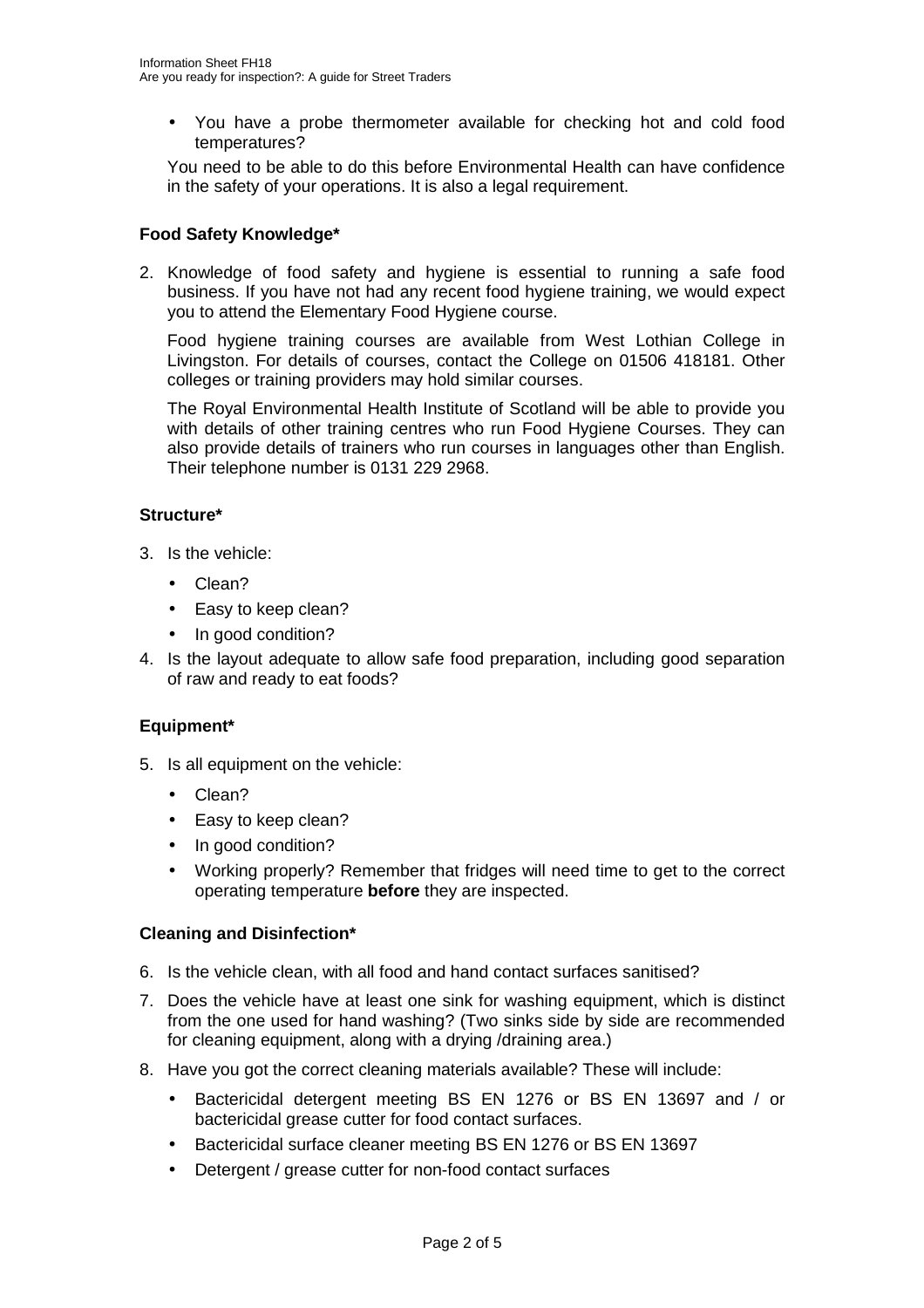- Cloths, preferably colour coded these should be disposable and separate for raw and ready to eat food areas, and utensils etc. Better still is to use disposable blue paper towel.
- 9. Are all the sinks supplied with hot water? This should be piped and not rely on the use of bottles or other containers to transfer water from an urn.

#### **Storage\***

10. Do have adequate facilities for storing chilled and frozen food at a safe temperature?

Can you prove that the food is always at a safe temperature?

- 11. Can you keep raw and ready to eat foods safely apart?
- 12. How do you protect food stored at room temperature from contamination?

#### **Preparation Facilities\***

13. Is there enough space for food preparation?

14. Are there separate areas for the handling of raw and ready to eat foods?

#### **Personal Hygiene\***

- 15. Do you have enough protective clothing for a full week's trade? This should include a clean coat, tunic, uniform or similar, plus head covering. The protective clothing should cover any warm clothing worn, such as fleeces or pullovers.
- 16. How often are you going to change your protective clothing and how will you clean it?
- 17. Can you demonstrate to the inspector that you know what is meant by 'good personal hygiene'?

18. Have you got:

- A dedicated hand washbasin with piped hot water at a safe temperature? (Approximately + 41ºC is recommended)
- Materials for cleaning your hands, which will not taint the food?
- A way of drying your hands which will not carry bacteria? (Disposable paper towels are recommended)

#### **Waste\***

- 19. Are bins available for use both inside and, where appropriate, outside the van?
- 20. What are your arrangements for disposing of the waste?
- 21. Do you have wastewater container(s)?

## **Water Supply\***

- 22. Have you got a safe supply of cold water to fill the containers for the vehicle?
- 23. Are the water containers and pipe-work:
	- Clean and easy to keep clean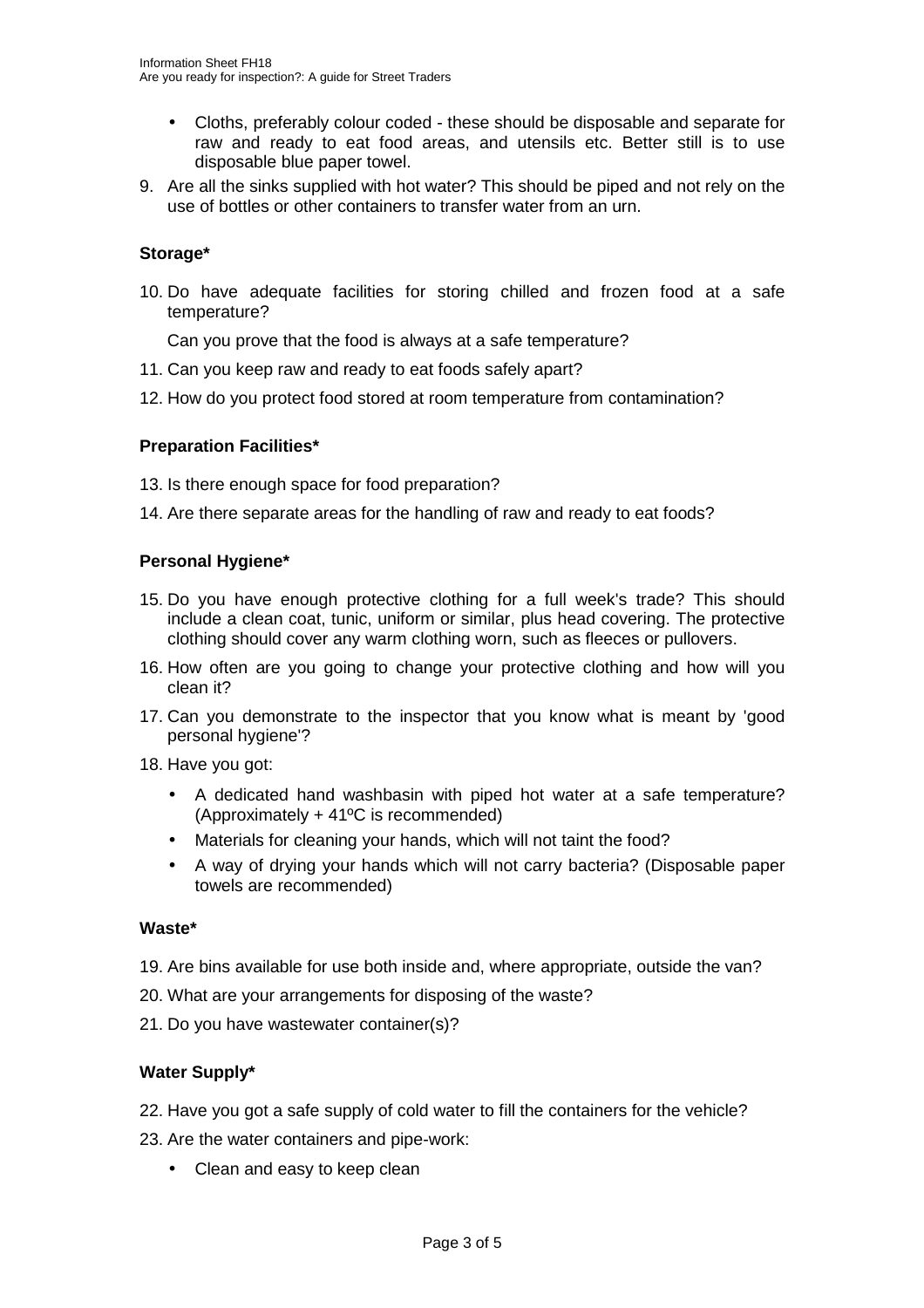- In good condition
- Distinguished from those used for wastewater?
- 24. What do you use for routine cleaning of the water containers? If you are not sure, more information is available in **Information Sheet FH04**

## **Workplace Health, Safety and Welfare**

The certificate of compliance is required for food safety matters only. However, we consider public safety to be vitally important. We will also consider the following matters, and report any concerns to our licensing department in regard to your application. So, as appropriate, please consider the following.

## **Equipment**

25. Is all equipment, which could burn or scald secured to stop it coming loose accidentally?

## **Fire safety**

26. Do you have:

- A fire blanket if you fry foods on the vehicle
- A dry powder fire extinguisher, which must be within its expiry date.

Are these easily accessible?

## **First Aid**

27. Do you have a well-stocked first aid kit, with contents all within their expiry date?

## **Gas Safety**

- 28. Do you have a current Gas Safety Certificate for the LPG installation on your vehicle? If you haven't, you'll need to have it inspected by an appropriately qualified **Gas Safe** registered engineer. Call Gas Safe on 0800 408 5500, or visit www.gassaferegister.co.uk for up to date details of engineers in your area. The certificate must be renewed each year.
- 29. Are gas cylinders, including empties, well restrained?

30. Is the compartment for the gas cylinders:

- Ventilated at high and low level to the outside of the vehicle:
- Sealed to the inside with 30 minutes fire resistance; and
- Marked as containing LPG?
- 31. Are the gas pipes:
	- Protected against damage from rubbing against other fixings during movement of the vehicle; and
	- Where flexible, as short as possible and away from areas where knives are used?